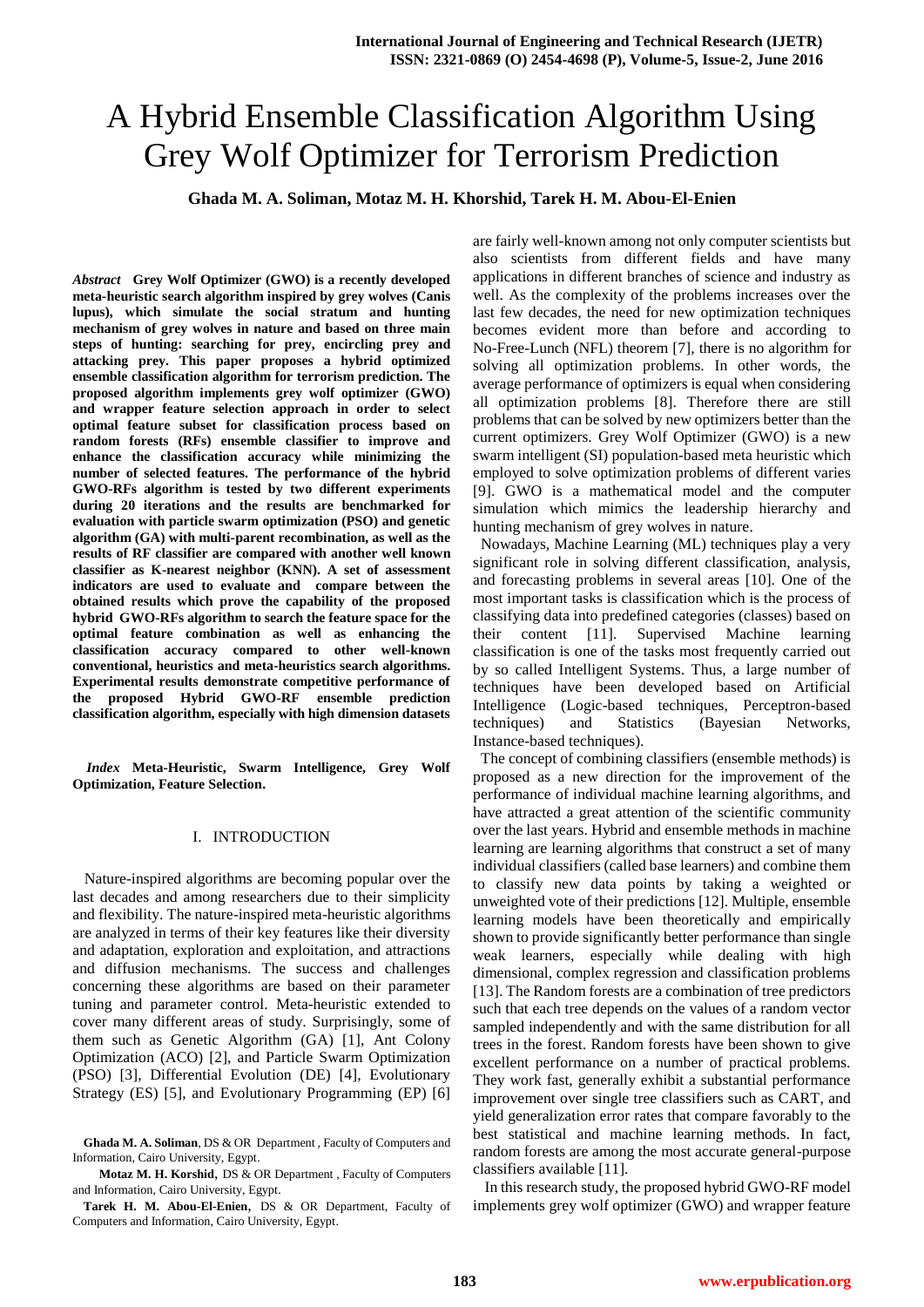selection approach in order to select optimal feature subset for classification process based on random forests (RFs) ensemble classifier to improve and enhance the classification accuracy while minimizing the number of selected features. The obtained experimental results indicate significant enhancements in terms of classification accuracy compared with other known meta-heuristics like GA and PSO, as well as the results compared with a hybrid GOW-KNN (K-Nearest Neighbour) classification algorithm to show the superiority of using ensemble classifier among other classification algorithms.

 The remainder of this paper is organized as follows. Section II provides background information. Section III describes ensemble learning methods and different algorithms with a focus on Random Forests (RF) classifier. Section IV presents the Feature Selection concept, different techniques and approaches used in this area with a detailed illustration of Grey Wolf Optimizer (GWO) as one of most recent meta-heuristics algorithm proved high performance in that area. Section V explains in details the proposed hybrid prediction classification system. Section VI presents the experimental results and analysis of the proposed system. Section VII provides Conclusions and future work.

## II. LITERATURE REVIEW

 Throughout the years, multiple techniques for feature selection have been proposed. Some famous FS approaches are based on the Genetic Algorithm [14], Simulated Annealing (SA), Particle Swarm Optimization [15] and Ant Colony Optimization (ACO) [16]-[17]. Among many FS techniques, GA-based methods and ACO- based methods have been attracted a lot of attention, these methods attempts to achieve better solution by using knowledge from previous iterations [18]. PSO algorithm has been applied to random forest classifiers in order to weight the classes' scores as explained in [19].

 Greedy search based on sequential backward selection (SBS) [20] and sequential forward selection (SFS) [21] are two model wrapper techniques. SBS (SFS) starts with all attributes (no attributes), then candidate attributes are consecutively removed to (added from) the subset till the further removal (addition) does not rise the classification accuracy. But, these two techniques suffer from the issue of so-called nesting effect, that means once an attribute is eliminated (chosen) it could not be chosen (eliminated) later. This issue could be resolved by merging both SFS and SBS into one technique. Thus, Stearns in [22] proposes a plus-*l*take away-*k* technique, which performs *l* times forward selection followed by *k* times backward elimination. However, it is hard to detect the best magnitudes of (*l, k*).

FOCUS in [23] is a filter attribute reduction technique, which exhaustively examines all potential attribute subsets and then chooses the minimal attribute subset. But, the FOCUS technique was not computationally efficient due to the exhaustive search.

## III. ENSEMBLE LEARNING

 Ensemble methods popular in machine learning, are learning algorithms that construct a set of many individual classifiers (called base learners) and combine them to classify new data points by taking a weighted or unweighted vote of their predictions. It is now well-known that ensembles are often much more accurate than the individual classifiers that

make them up. The success of ensemble algorithms on many benchmark data sets has raised considerable interest in understanding why such methods succeed and identifying circumstances in which they can be expected to produce good results. These methods differ in the way the base learner is fit and combined. For example, bagging by Breiman [24] proceeds by generating bootstrap samples from the original data set, constructing a classifier from each bootstrap sample, and voting to combine. In boosting by Freund and Schapire [25] and arcing algorithms by Breiman [26], the successive classifiers are constructed by giving increased weight to those points that have been frequently misclassified, and the classifiers are combined using weighted voting. On the other hand, random split selection by Dietterich [27], Breiman [18] provides a general framework for tree ensembles called "random forests". Each tree depends on the values of a random vector sampled independently and with the same distribution for all trees. Thus, a random forest is a classifier that consists of many decision trees and outputs the class that is the mode of the classes output by individual trees. Algorithms for inducing a random forest were first developed by Breiman and Cutler.

 Ensemble methods are learning algorithms that construct a set of classifier and then classify new data points by taking (weighted) vote by their predictions [1]. An ensemble of classifiers is a set of classifiers whose individual decisions are combined in some way typically by weighted or unweighted voting to classify new examples. One of the most active areas of research in supervised learning has been to study methods for constructing good ensembles of classifiers. The main discovery is that ensembles are often much more accurate than the individual classifiers that make them up.

 A necessary and sufficient condition for an ensemble of classifiers to be more accurate than any of its individual members is to be accurate and diverse [2]. An accurate classifier is one that has an error rate of better than random guessing on new x values.

## *A. Random Forests*

 The Random Forests (RF) is one of the best known classification and regression techniques, which has the ability to classify large dataset with excellent accuracy. Random forest classifier is an ensemble classifier that consists of several decision trees [28]. The output of this classifier is the class number that most frequently occurs individually in the output of decision trees classifiers. The main idea of decision trees is to predicate a target based on a group of input data. Decision trees also named classification trees, where the tree leaves represent the class labels and the branches represent the conjunction of feature vectors that lead to class labels.

 Random forests have been shown to give excellent performance on a number of practical problems. They work fast, generally exhibit a substantial performance improvement over single tree classifiers such as CART, and yield generalization error rates that compare favorably to the best statistical and machine learning methods. In fact, random forests are among the most accurate general-purpose classifiers available [27]. Different random forests differ in how randomness is introduced in the tree building process, ranging from extreme random splitting strategies [30]-[31] to more involved data-dependent strategies [32]-[27]. As a matter of fact, the statistical mechanism of random forests is not yet fully understood and is still under active investigation. Unlike single trees, where consistency is proved letting the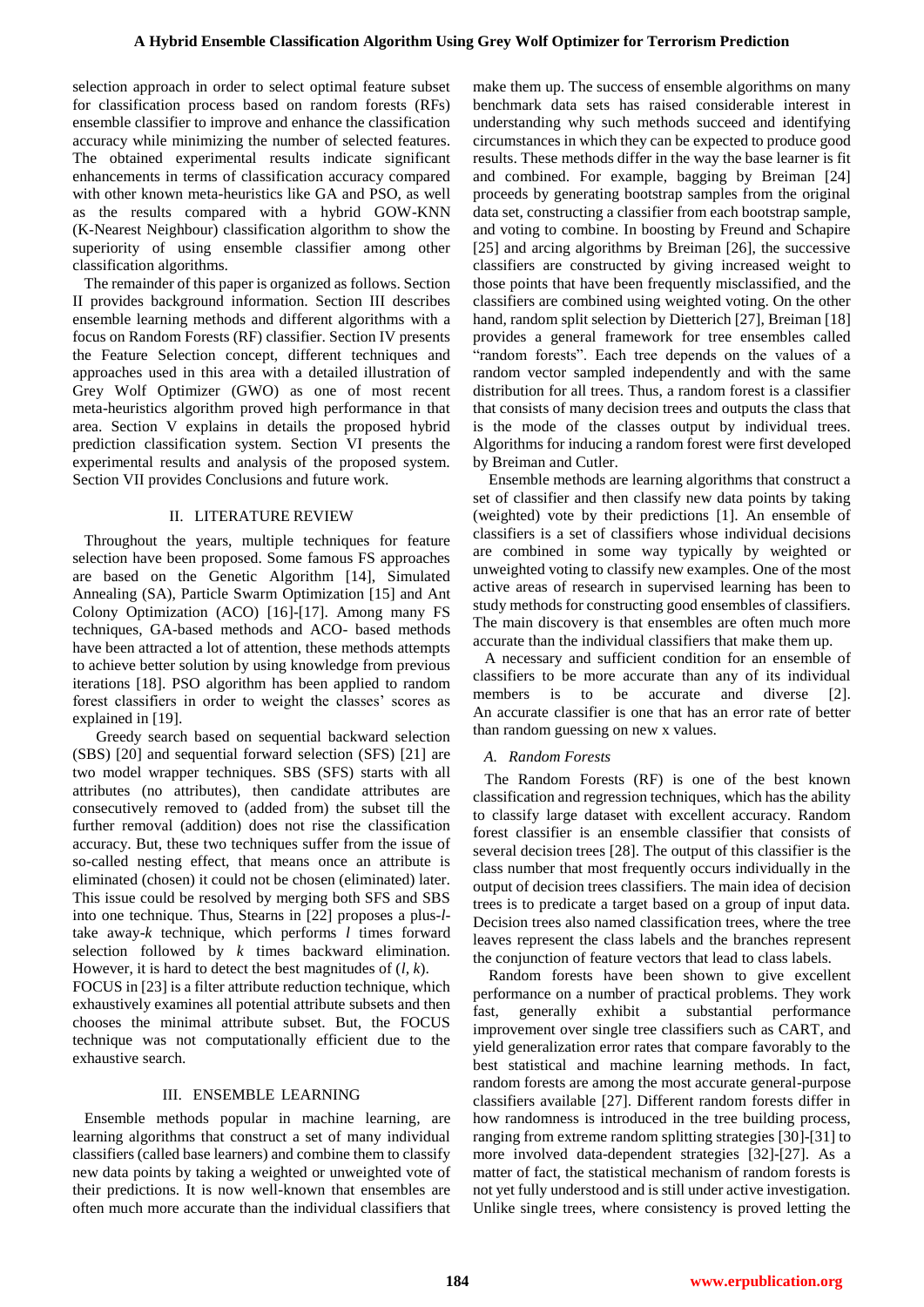number of observations in each terminal node become large [33], random forests are generally built to have a small number of cases in each terminal node. Although the mechanism of random forest algorithms appears simple, it is difficult to analyze and remains largely unknown. Some attempts to investigate the driving force behind consistency of random forests are by [33]-[35] who establish a connection between random forests and adaptive nearest neighbor methods. Meinshausen in [36] proved consistency of certain random forests in the context of so-called quantile regression.

 Random Forests Algorithm can be performed by applying the following steps [37]:

## **Algorithm I: Random Forests Algorithm**

## **Step 1**:

Draw N tree bootstrap samples from the original data.

**Step2**:

For each of the bootstrap samples, grow an un-pruned classification or regression tree.

## **Step 3**:

At each internal node, rather than choosing the best split among all predictors, randomly select m try of the M predictors and determine the best split using only those predictors.

#### **Step 4**:

Save tree as is, alongside those built thus far (Do not perform cost complexity pruning).

#### **Step 5**:

Predict new data by aggregating the predictions of the N trees.

 The predictions of the Random Forests are taken to be the majority votes of the predictions of all trees for classification and for regression are taken to be the average of the predictions of the all trees as shown in "equation (1)" [37]-[39]:

$$
S = \frac{1}{K} \sum_{k=1}^{K} K^{th}
$$
\n<sup>(1)</sup>

Where S is a random forests prediction,  $K^{th}$  is a tree response, and  $K$  is the index runs over the individual trees in the forest.

The random forest error rate depends on two things:

- 1) Correlation: represents correlation between any two trees in the forest. Error increases as the correlation increases.
- 2) Strength: represents the strength of each tree in the forest.

The strength is measured by the error rate; a tree with low error is a strong tree. The forest error rate decreases as the decision tree's strength increases.

 One of the advantages of random forest classifier is that it is one of the highly accurate classifiers. On the other hand, it has been observed to over-fit for some datasets with noisy classification tasks.

#### IV. FEARTURE SELECTION

 Feature selection (FS) is an important pre-processing step to identify the important features and removing irrelevant (redundant) ones from the dataset and so reduce feature dimensions for classification. Generally the feature selection objectives are data dimensionality reduction, improving prediction performance, and good data understanding for

different machine learning applications [38]. Feature selection is mandatory due to the abundance of noisy, irrelevant, or misleading features. The selected features will improve the performance of the prediction model and will provide a faster and more cost effective prediction than using all the features. FS can be seen as a combinatorial optimization problem that involves searching the space of possible feature subsets to identify the optimal (best) feature space separability, where the classification error is the function to be minimized [40], classification accuracy or some other criterion that might consider the best trade-off between attributes. Previously, an exhaustive search for the optimal set of features (attributes) in a high dimensional space may be unpractical [41]-[42].

 Feature selection can be divided into four categories; Filter method is independent from learning method and uses measurement techniques such as correlation and distance measurement to find a good subset from entire set of features. Wrapper method uses pre-determined learning algorithm to evaluate selected feature subsets that are optimum for the learning process. Hybrid method combines advantage of both Filter and Wrapper method together. It evaluates features by using an independent measure to find the best subset and then uses a learning algorithm to find the final best subset. Finally, embedded method interacts with learning algorithm but it is more efficient than Wrapper method because the filter algorithm has been built with the classifier.

 In search space the size is exceeds exponentially with respect to the number of attributes in the data set used, so in practice the exhaustive search is impossible in almost cases. A diversity of search technique has been utilized to solve the FS problem, such as greedy search based on sequential forward selection (SFS) and sequential backward selection (SBS). However, these attribute reduction approaches still suffer from several of issues, such as stagnation in local optima and increasing in the cost of computational. So as to improve the attribute reduction issues, an efficient global search algorithm is needed. Evolutionary computation (EC) algorithms are well-known for their global search capability. Grey wolf optimization (GWO) is a comparatively recent EC algorithm, that is computationally less expensive than some another EC techniques.

## *A. Grey Wolf Optimization*

 Grey wolf optimization is illustrated briefly in the following subsections based on the research work in [9]-[44]. *1) Inspiration*

 Grey wolves are species with very strict social dominant hierarchy of leadership. The leaders are a male and a female, called alpha. The alpha is mostly responsible for making decisions about hunting, sleeping place, time to wake, and so on. The alphas decisions are dictated to the pack.

The second level in the hierarchy of grey wolves is beta. The betas are subordinate wolves that help the alpha in decision-making or other pack activities. The beta wolf is the best candidate to be the alpha in case one of the alpha wolves passes away or becomes very old to lead. The lowest ranking grey wolf is omega. The omega plays the role of scapegoat. Omega wolves always have to submit to all the other dominant wolves. They are the last wolves that are allowed to eat. The fourth class is called subordinate (or delta in some references). Delta wolves have to submit to alphas and betas, but they dominate the omega. *Scouts,*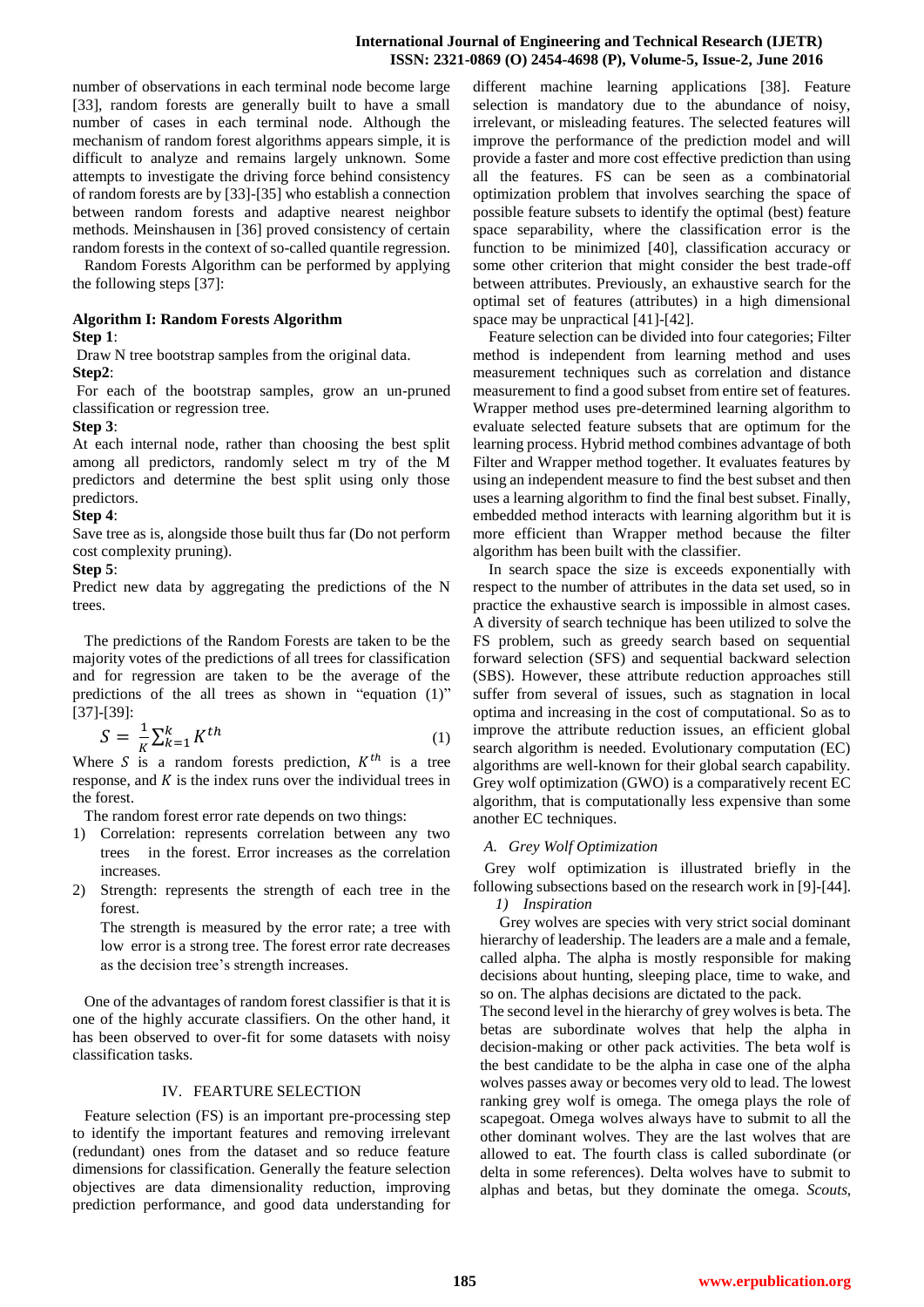*sentinels, elders, hunters*, and *caretakers* belong to the delta category and each has its own defined responsibilities.

#### *2) Mathematical Modelling*

The GWO the fittest solution is called the alpha  $(\alpha)$  while the second and third best solutions are named beta  $(\beta)$  and delta  $(\delta)$  respectively. The rest of the candidate solutions are assumed to be omega  $(\omega)$ . The hunting is guided by  $\alpha$ ,  $\beta$ , and  $\delta$  and the  $\omega$  follow these three candidates. In order for the pack to hunt a prey they first encircling it. In order to mathematically model encircling behavior the following equations are used.

$$
\vec{X}(t+1) = \overrightarrow{X_P}(t) + \overrightarrow{A} \cdot \overrightarrow{D}
$$
 (2)

Where  $D$  is defined in 3 and  $t$  is the number of iteration,  $A$ , C, are coefficient vectors,  $X_p$  is the prey position and X is the grey wolf position.

$$
\vec{D} = \left| \vec{C} \cdot \vec{X_{P}}(t) - \vec{X}(t) \right| \tag{3}
$$

The  $A$ ,  $C$  vectors are calculated as in "equation 4" and "equation 5" as follow:

$$
\vec{A} = 2 \vec{A} \cdot \vec{r}_1 - \vec{a}
$$
\n(4)\n  
\n
$$
\vec{C} = 2 \cdot \vec{r}_2
$$
\n(5)

Where components of  $\vec{a}$  are linearly decreased from 2 to 0 over the course of iterations and  $r_1, r_2$  are random vectors  $in [0,1]$ . The hunt is usually guided by the alpha. The beta and delta might also participate in hunting occasionally. In order to mathematically simulate the hunting behavior of grey wolves, the alpha (best candidate solution) beta, and delta are assumed to have better knowledge about the potential location of prey. The first three best solutions obtained so far and oblige the other search agents (including the omegas) to update their positions according to the position of the best search agents. So the updating for the wolves positions is as in "equations 6", "equation 7", and "equation8"

$$
\overrightarrow{D_{\alpha}} = |\overrightarrow{C_1} \cdot \overrightarrow{X_{\alpha}} - \overrightarrow{X}|, \overrightarrow{D_{\beta}} = |\overrightarrow{C_2} \cdot \overrightarrow{X_{\beta}} - \overrightarrow{X}|, \overrightarrow{D_{\delta}} = |\overrightarrow{C_3} \cdot \overrightarrow{X_{\delta}} - \overrightarrow{X}| \qquad (6)
$$

$$
\overrightarrow{X_1} = |\overrightarrow{X_a} - \overrightarrow{A_1} \cdot \overrightarrow{D_a}|, \overrightarrow{X_2} = |\overrightarrow{X_\beta} - \overrightarrow{A_2} \cdot \overrightarrow{D_\beta}|, \overrightarrow{X_3} = |\overrightarrow{X_\delta} - \overrightarrow{A_3} \cdot \overrightarrow{D_\delta}|
$$
(7)

$$
\vec{X}_{(t+1)} = \frac{X_1 + X_2 + X_3}{3} \tag{8}
$$

 An important note about the GWO is the updating of the parameter *a* that controls the tradeoff between exploitation and exploration. The parameter  $\vec{a}$  is linearly updated in each iteration to range from 2 to 0 according to the "equation 9".  $\vec{a} = 2 - t \cdot \frac{2}{M \cdot \mu}$ M (9)

Where t is the iteration number and  $Max_{iter}$  is the total number of iteration allowed for the optimization.

#### **Algorithm 2: GWO Search Algorithm**

**Input:** *N* number of wolves (agents) used

*NIter* number of iterations for optimization.

**Output:**  $X_\alpha$  Optimal wolf position

 $f(X_{\alpha})$  Best fitness value

- 1) Initialize a population of *N* wolves' positions at random,
- 2) Find  $\alpha$ ,  $\beta$ , and  $\delta$  solutions based on their fitness values
- 3) Calculate the  $\vec{a}$  parameter given the current iteration and the maximum number of iterations using "equation 9"
- 4) **While** Stopping criteria not met **do**

#### for each  $Wolf_i$  do

Update the current  $Wolf_i$  position according to "equation 8"

- 
- I. Update a, A, C
- II. Evaluate the positions of individual wolves III. Update  $\alpha$ ,  $\beta$ , and  $\delta$

**End**

**end**

#### V. THE PROPOSED HYBRID PREDICTION (CLASSIFICATION) ALGORITHM

 The proposed ensemble classification algorithm consists of different phases as explained in (Fig.1)

#### **Algorithm 3: The Proposed Ensemble Classification Algorithm**

- 1) Data Pre-Processing,
- 2) Apply the Grey Wolf Optimizer,
- 3) Feature extraction & selection (Apply the Wrapper Approach**),**
- 4) Classification (Apply the Random Forests method**)**,
- 5) Stopping Criterion (If Maximum No. of iterations
	- *NIter*, then go to Step 6; otherwise go to step2).
- 6) Results & performance analysis.

#### *A. Data Pre-Processing Phase*

 The data used in our suggested prediction system is real world data about terrorist attacks occurred in Egypt along the period from 2006 till 2014 from the global terrorism database (GTD). The data are required to be prepared for using in the classification process and it passed on multiple steps as explained below:

- 1) Convert data from text format into categorical data format.
- 2) The features in our data are divided into 3 different types (Time domain features, Position domain features, Attack type features)
- 3) Calculate the correlation between the data features (attributes, predictors) and the class (Response) attribute.
- 4) Determine & Select the most relevant features to the class (Response) attribute.
- 5) Due to the huge number of attributes (features) in our data; we had to apply a K-Means clustering method in order to minimize the total size of the data attributes.
- 6) We transformed our used data from categorical form into binary data format to be numeric; in our study we based on applying M-Category attribute approach by using XLMiner.



**INPUT**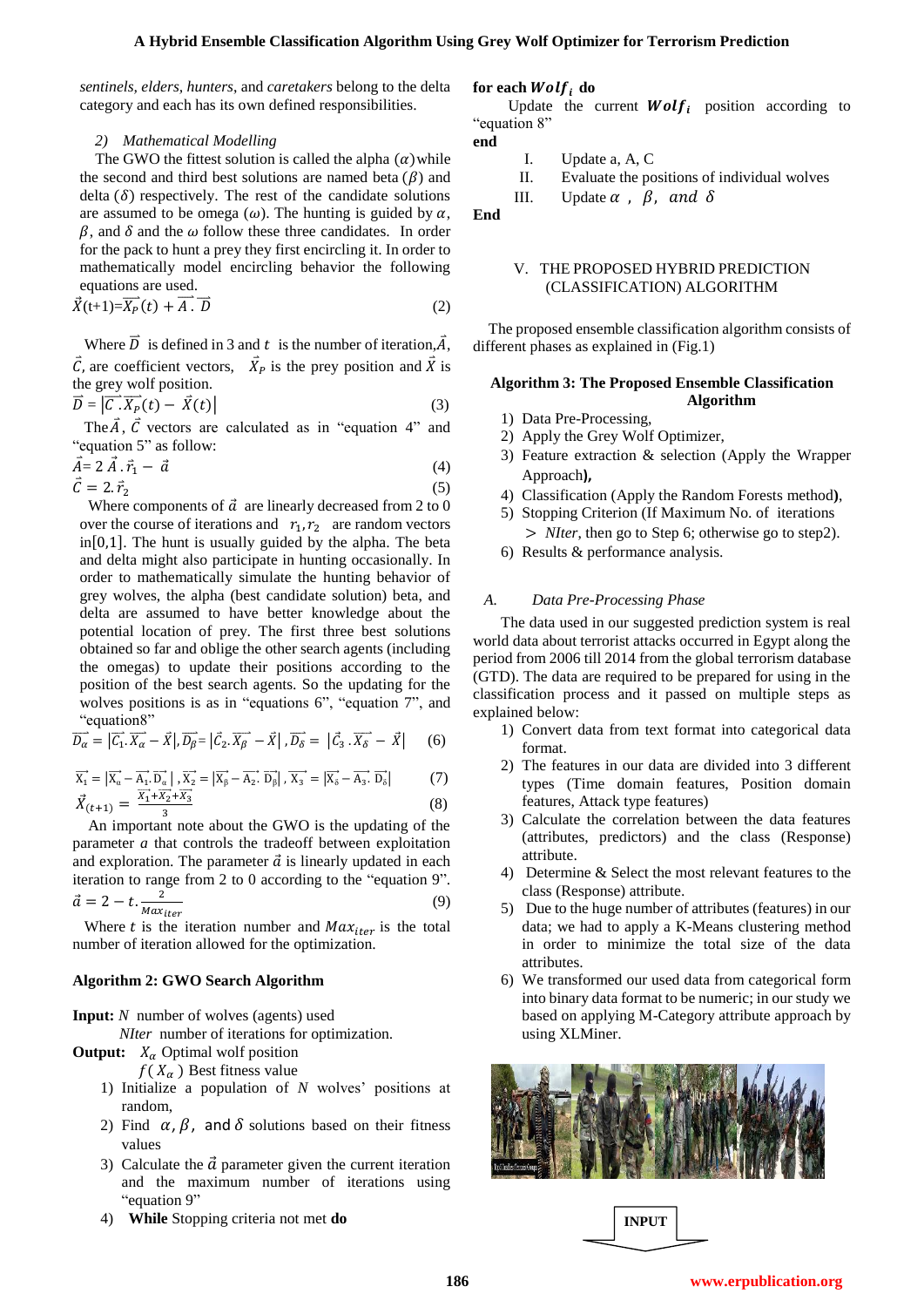#### **International Journal of Engineering and Technical Research (IJETR) ISSN: 2321-0869 (O) 2454-4698 (P), Volume-5, Issue-2, June 2016**



**Fig. 1 Proposed Hybrid Algorithm Framework**

#### *B. Feature Selection & Extraction Phase*

 A wrapper approach for feature selection and attribute reduction is used in our study; where the attribute space that consists from 51 attributes is explored to find an attribute (feature) subset guided by classification performance of individual attribute subsets. Hence intelligent exploration of search space is always a challenge as the single evaluation of fitness function is always time consuming. This approach may be slow since the optimizer (GWO) must be retrained on all candidate subsets of the attribute set and its performance must be also measured to find the attribute combination that maximizes the following fitness function.

 $Fitness = CCR(D)$  (10)

 Where CCR(D) is the correct classification ratio at feature set *D*. On the other hand wrapper approach searches a very large space of attribute combinations which it may be inefficient but it is much classifier guided and hence; if efficiently used, it can has a better performance.

 The used fitness function in "equation 10" represents the predictability of attributes from each other and the predictability between individual features. Hence the goodness of an attribute combination is estimated as how much the selected attributes can correctly predict the output class labels and how much are they dependent. The convergence speed for GWO is ensured for its efficient searching capability and for the simplicity of the used fitness function. This step of optimization is stopped at a predetermined number of iterations as explained in Algorithm3.

#### *C. Classification Process Phase*

The data used about terrorism is divided into 3 equal parts; one for training the classifier, the second for validation and the third for testing the model.

 GWO algorithm results' are compared with particle swarm optimization (PSO) and Genetic Algorithm (GA) as they are known with their popularity in space searching. The classification process of the terrorist groups of attacks is performed based on RF ensemble classifier which compared with KNN classifier. A simple and commonly utilized learning algorithm [37], KNN is utilized in the experiments based on trial and error basis where the best choice of  $(K=5)$ is selected.

 Through the training process, every wolf position represents one attribute subset. Training set is used to evaluate the RF ensemble classifier which is compared with KNN classifier; on the validation set throughout the optimization to guide the feature selection process. The test data are kept hidden from the optimization and is left for final evaluation.

 The global and optimizer-specific parameter setting is outlined in Table I. All the parameters are set either according to domains specific-knowledge as the  $\alpha$ ;  $\beta$  parameters of the used fitness function, or based on trial and error on small simulations and common in the literature such as the rest of parameters.

#### **TABLE I**

Parameter Setting for Experiments

| Parameter                                  | Value                              |
|--------------------------------------------|------------------------------------|
| No. of search agents                       | 8                                  |
| No. of iterations                          | 70                                 |
| Problem Dimension                          | 51                                 |
| Search Domain                              | The given data<br>set of terrorism |
| No. of Repetition of Runs                  | 20                                 |
| Inertia Factor of PSO                      | 0.1                                |
| Individual Best Acceleration of PSO        | 0.1                                |
| Crossover Fraction in GA                   | 0.8                                |
| $\alpha$ Parameter in the fitness Function | 0.99                               |
| Parameter in the fitness Function          | 0.01                               |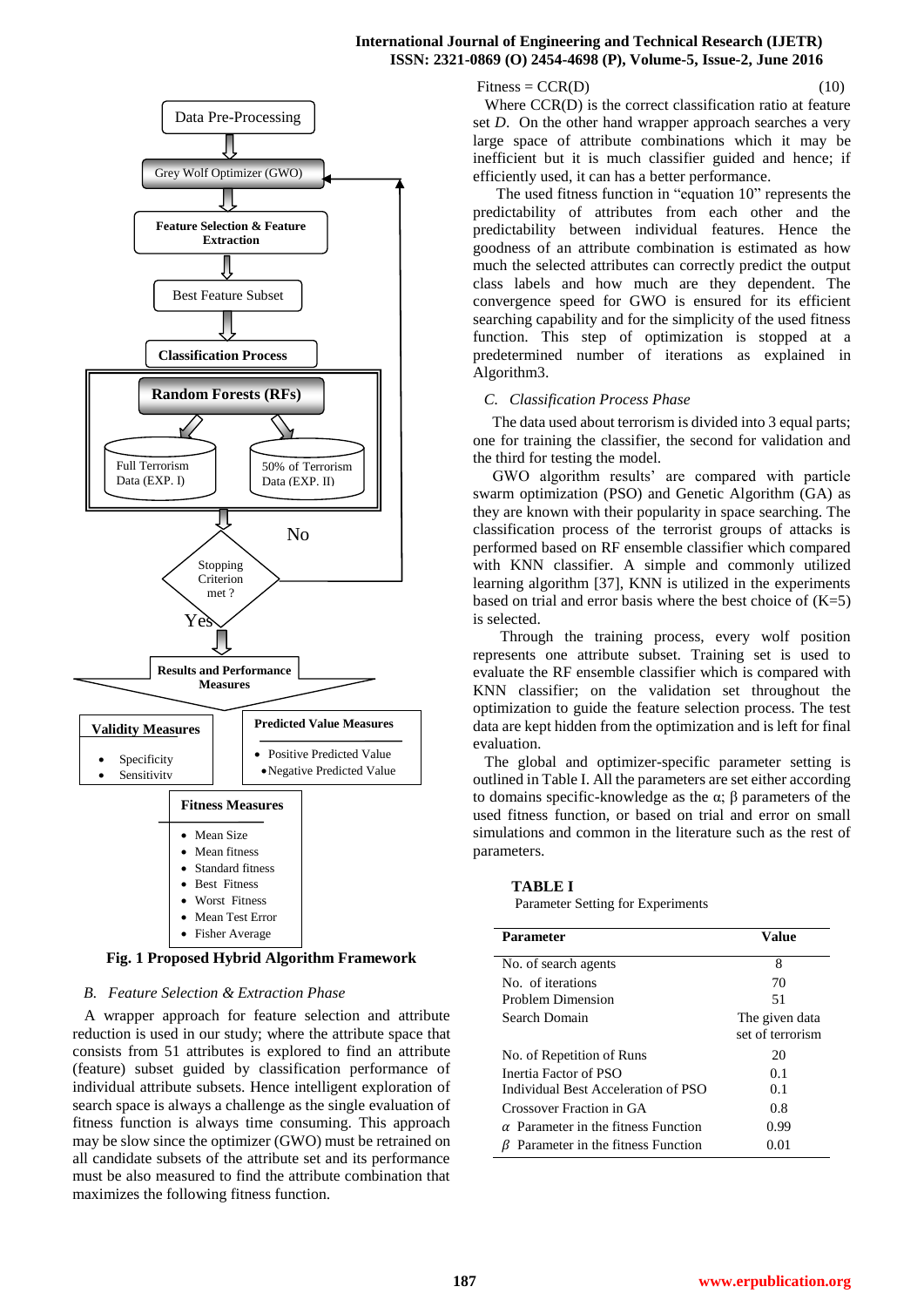# VI. EXPERIMENTAL RESULTS AND ANALYSIS

 The experiments are conducted on the terrorism data over two different trials; one during the whole data set where the search domain is 740 instances (data records) and 51 features, and the second experimental trial conducted over 50% of the whole data as illustrated in the following tables:

# **TABLE II**

Fitness Results of the Classification Process by Different Classifiers and Various Optimizers applied on full data used (EXP. I).

| <b>Fitness Value</b> | GWO  | GA   | <b>PSO</b> |
|----------------------|------|------|------------|
| RF                   | 0.38 | 0.48 | 0.43       |
| <b>KNN</b>           | 0.41 | 0.46 | 0.44       |
| RF                   | 0.39 | 0.44 | 0.40       |
| <b>KNN</b>           | 0.41 | 0.40 | 0.43       |
| RF                   | 0.32 | 0.36 | 0.30       |
| <b>KNN</b>           | 0.33 | 0.36 | 0.38       |
| RF                   | 0.37 | 0.42 | 0.39       |
| <b>KNN</b>           | 0.38 | 0.40 | 0.43       |
| RF                   | 0.38 | 0.40 | 0.37       |
| <b>KNN</b>           | 0.38 | 0.43 | 0.41       |
| RF                   | 0.31 | 0.38 | 0.35       |
| <b>KNN</b>           | 0.36 | 0.37 | 0.36       |
| RF                   | 0.36 | 0.44 | 0.38       |
| <b>KNN</b>           | 0.38 | 0.41 | 0.40       |
| RF                   | 0.39 | 0.40 | 0.38       |
| <b>KNN</b>           | 0.41 | 0.38 | 0.39       |
| RF                   | 0.38 | 0.37 | 0.35       |
| <b>KNN</b>           | 0.32 | 0.42 | 0.41       |
| <b>TOTAL</b>         | 6.66 | 7.32 | 7          |

 Table II and table III summarize the results of running the different optimization algorithms for 20 runs by RF and KNN classifiers.

 Fitness value obtained by GWO achieves remarkable advance over PSO and GA among the two experiments which ensures the searching capability of GWO.

 Fig.2 and Fig. 3 show how the GWO is effective in the fitness values and hence in the classification accuracy than GA, and PSO in both Experiments, and also outline that RF ensemble classifier performs competitively with KNN classifier.

## **TABLE III**

Fitness Results from the Classification Process by Different Classifiers and Various Optimizers applied on 50% of the data used (EXP.II).

| <b>Fitness Value</b> | GWO  | GA   | <b>PSO</b> |
|----------------------|------|------|------------|
| <b>RF</b>            | 0.17 | 0.26 | 0.19       |
| <b>KNN</b>           | 0.19 | 0.24 | 0.28       |
| <b>RF</b>            | 0.16 | 0.22 | 0.18       |
| <b>KNN</b>           | 0.19 | 0.18 | 0.18       |
| <b>RF</b>            | 0.20 | 0.37 | 0.23       |
| <b>KNN</b>           | 0.23 | 0.23 | 0.28       |
| <b>RF</b>            | 0.24 | 0.29 | 0.25       |
| <b>KNN</b>           | 0.21 | 0.23 | 0.28       |
| <b>RF</b>            | 0.20 | 0.28 | 0.20       |
| <b>KNN</b>           | 0.22 | 0.23 | 0.28       |
| <b>RF</b>            | 0.17 | 0.20 | 0.18       |
| <b>KNN</b>           | 0.18 | 0.19 | 0.23       |
| <b>RF</b>            | 0.17 | 0.28 | 0.19       |
| <b>KNN</b>           | 0.18 | 0.19 | 0.21       |
| <b>RF</b>            | 0.21 | 0.30 | 0.21       |
| <b>KNN</b>           | 0.21 | 0.20 | 0.24       |
| <b>RF</b>            | 0.18 | 0.24 | 0.20       |
| <b>KNN</b>           | 0.20 | 0.24 | 0.27       |
| <b>TOTAL</b>         | 3.51 | 4.37 | 4.15       |



**Fig. 2** Fitness Value for each Classifier by the Optimizers used from (EXP. I**)**



**Fig. 3** Fitness Value for each Classifier by the Optimizers used from (EXP. **I**I**)**

## **TABLE IV** Evaluation Criteria Results' of different Optimizers by

| EXP <sub>J</sub>     |          |           |            |  |
|----------------------|----------|-----------|------------|--|
| <b>Evaluation</b>    | GWO      | <b>GA</b> | <b>PSO</b> |  |
| <b>Criteria</b>      |          |           |            |  |
| <b>Mean Fitness</b>  | 0.376112 | 0.403054  | 0.406134   |  |
| Std.                 | 0.029177 | 0.0317965 | 0.037072   |  |
| <b>Fitness</b>       |          |           |            |  |
| <b>Best Fitness</b>  | 0.321118 | 0.363269  | 0.361784   |  |
| <b>Worst Fitness</b> | 0.414609 | 0.463404  | 0.439016   |  |

 Table IV and Table V outline the fitness performance of different optimizers conducted from multiple experiments; where the GWO shows high fitness performance over the GA, and PSO algorithms in which it has the lowest mean fitness and as well as has lowest standard deviation of the obtained fitness values that proves the optimizer stability, repeatability of convergence and robustness.

# **TABLE V**

Evaluation Criteria Results' of different Optimizers by

| EXP.II               |            |           |            |
|----------------------|------------|-----------|------------|
| <b>Evaluation</b>    | <b>GWO</b> | <b>GA</b> | <b>PSO</b> |
| <b>Criteria</b>      |            |           |            |
| <b>Mean Fitness</b>  | 0.201873   | 0.213717  | 0.250079   |
| Std.                 | 0.017519   | 0.024527  | 0.039268   |
| <b>Fitness</b>       |            |           |            |
| <b>Best</b>          | 0.175509   | 0.175589  | 0.175587   |
| Fitness              |            |           |            |
| <b>Worst Fitness</b> | 0.228997   | 0.240340  | 0.284623   |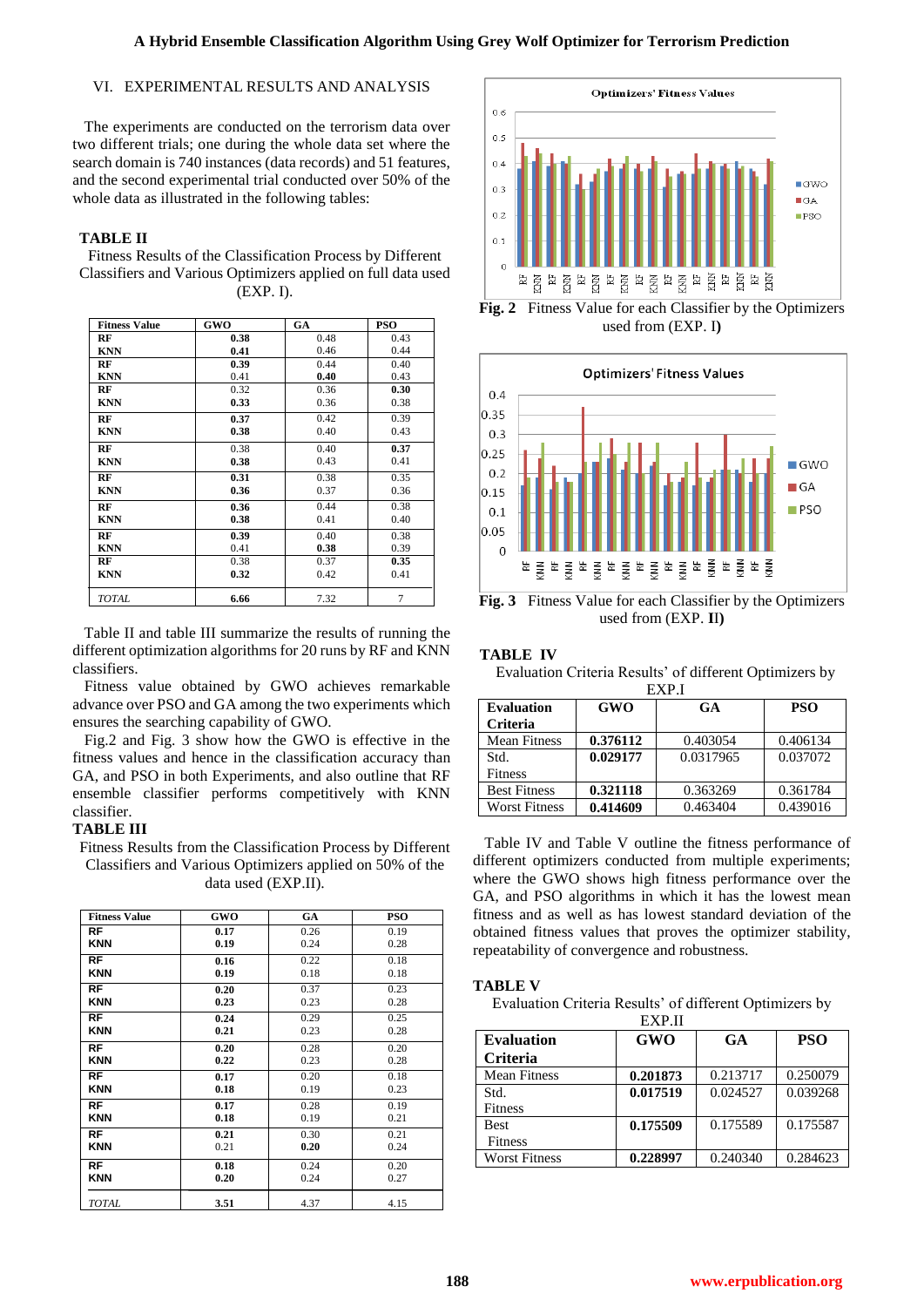

**Fig.4 Fitness Measures' Results of GWO, GA, and PSO Optimizers By EXP. I**



**Fig.5 Fitness Measures' Results of GWO, GA, and PSO Optimizers 4RBY EXP. II**

 Fig. 4 and Fig.5 present an obvious view about the different fitness results for the GWO and other optimizers in both experiments where we can notice that GWO has the lowest and efficient results above the other optimizers which prove its capability and efficiency than GA, and PSO algorithms in the search space.

 Table VI outlines the measures of validity of the used optimizers which measured by the sensitivity and specificity of a test; where we can conclude the superiority of GWO over GA, and PSO algorithms especially with RF classifier than KNN.

Sensitivity & Specificity measure results of the experiments

## **TABLE VI**

for the optimizers via different classifiers *Data set Full D Data Half Data* **GWO GA PSO** *GWO GA* **PSO Sensit ivity KNN** 0.4647 0.4431 **0.4714** 0.6705 0.6657 **0.6912 RFs 0.4661** 0.4058 0.4409 **0.7001** 0.5780 0.5251





**Fig. 6 Sensitivity and Specificity Results for the GWO, GA, and PSO by (EXP.I)**



#### **Fig. 7 Sensitivity and Specificity Results for the GWO, GA, and PSO by (EXP.II)**

 Fig. 6 and Fig. 7 outline and show the sensitivity and specificity results that used as measures for the validity of the algorithm where we can conclude that GWO has the highest results above GA, and PSO algorithms, the figures show also the competitive result of RF classifier with respect to KNN algorithm.

#### VII. CONCLUSIONS AND FUTURE WORK

 The paper proposed a hybrid ensemble classification algorithm based on combining GWO and RF with the help of Wrapper feature selection approach that can be used in the prediction of terrorist groups among different regions and countries. The proposed model implements grey wolf optimizer (GWO) and wrapper feature selection approach in order to select optimal feature subset for classification process based on random forests (RFs) ensemble classifier to improve and enhance the classification accuracy while minimizing the number of selected features. The performance of the hybrid GWO-RFs model is tested by two different experiments during 20 iterations and the results are benchmarked for evaluation with particle swarm optimization (PSO) and genetic algorithm (GA), as well as the results of RF classifier are compared with another well known classifier as K-nearest neighbor (KNN). A set of assessment indicators are used to evaluate and compare between the obtained results which prove the capability of the proposed hybrid GWO-RFs algorithm to search the feature space for the optimal feature combination as well as enhancing the classification accuracy compared to other well-known conventional, heuristics and meta-heuristics search algorithms. Experimental results demonstrate competitive performance of the Hybrid GWO-RF ensemble classification algorithm, especially with high dimension datasets.

 Further investigation on the parameters values and testing the proposed hybrid GWO-RF algorithm with other feature selection approaches on different dimensions data sets are different and various areas for future research.

#### **REFERENCES**

- [1] A. E. Eiben, et al.,"Genetic algorithms with multi-parent recombination", PPSN III: Proceedings of the International Conference on Evolutionary Computation. *The Third Conference on Parallel Problem Solving from Nature;* 1994: 540-584.
- [2] M. Dorigo, M. Birattari, T. Stutzle, "Ant colony optimization", Comput *Intell Magaz,IEEE* 2006;1:28–39.
- [3] J. Kennedy, R. Eberhart, "Particle swarm optimization, in Neural Networks", In: *Proceedings, IEEE international conference on*; 1995. p. 1942–1948.
- [4] R. Storn, K. Price, "Differential evolution a simple and efficient heuristic for global optimization over continuous spaces". *J Global Optim* 1997;11:3 41–59.
- [5] X. Yao, Y. Liu, G. Lin., " Evolutionary programming made faster", *Evolut Comput,IEEE Trans* 1999;3:82–102.